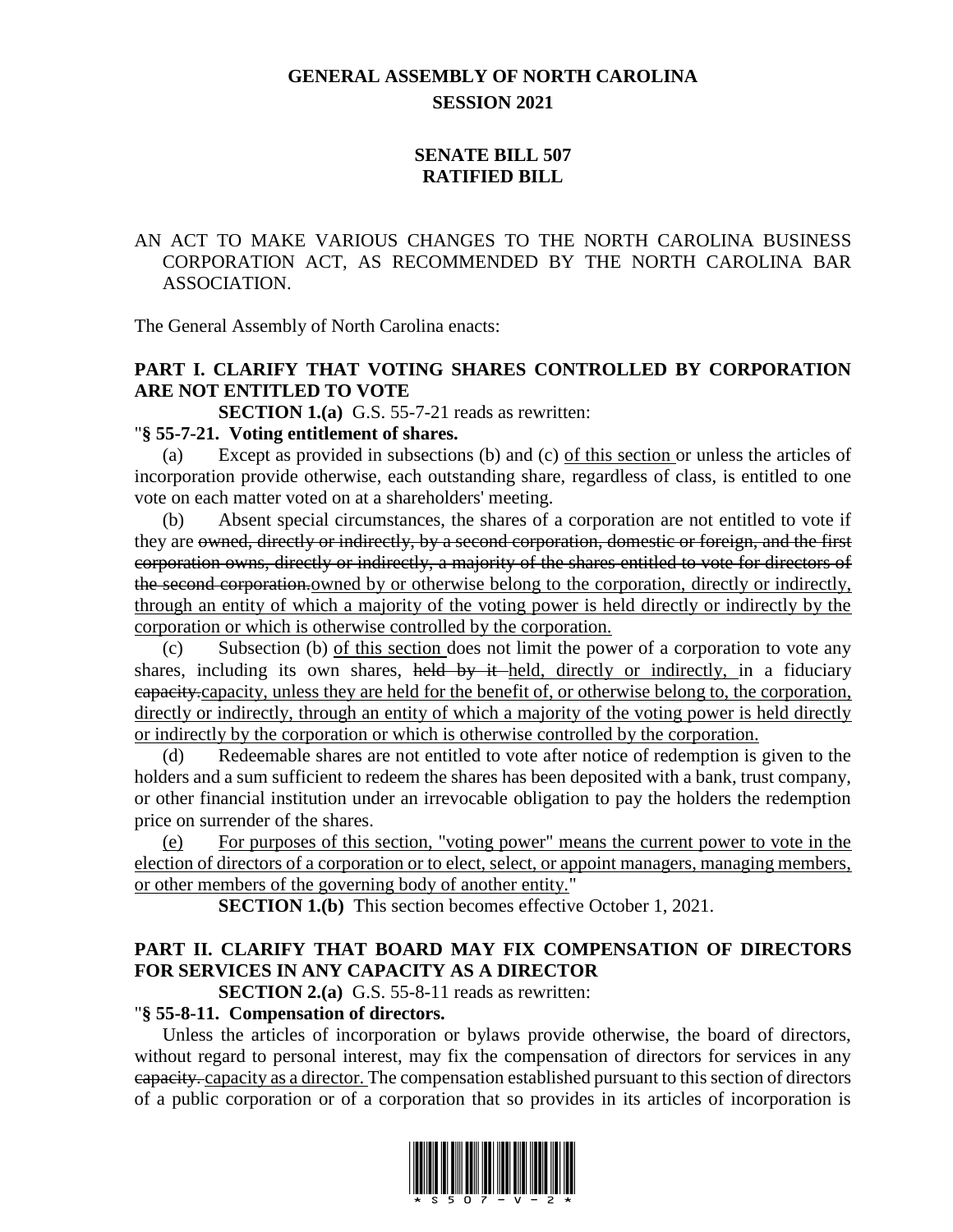presumed to be fair to the corporation unless proven not to be fair to the corporation by a preponderance of the evidence."

**SECTION 2.(b)** This section becomes effective October 1, 2021.

# **PART III. CLARIFY THAT A QUORUM IS A MAJORITY UNLESS OTHERWISE FIXED AND SHALL NOT BE FIXED AT LESS THAN ONE-THIRD**

**SECTION 3.(a)** G.S. 55-8-24 reads as rewritten:

## "**§ 55-8-24. Quorum and voting.**

(a) Unless the articles of incorporation or bylaws require-provide for a greater number, or lesser number or unless otherwise expressly provided in this Chapter, a quorum of a board of directors consists  $\theta$ :  $\theta$  a majority of the number of directors specified in or fixed in accordance with the articles of incorporation or bylaws.

- (1) A majority of the fixed number of directors if the corporation has a fixed board size; or
- (2) A majority of the number of directors prescribed, or if no number is prescribed the number in office immediately before the meeting begins, if the corporation has a variable-range size board.

(b) The quorum of the board of directors provided in the articles of incorporation or a bylaw adopted by the shareholders may authorize a quorum of a board of directors to bylaws shall not consist of no fewer less than one-third of the fixed or prescribed number of directors determined under subsection (a).specified in or fixed in accordance with the articles of incorporation or bylaws.

(c) If a quorum is present when a vote is taken, the affirmative vote of a majority of directors present is the act of the board of directors unless the articles of incorporation or bylaws require the vote of a greater number of directors.directors or unless otherwise expressly provided in this Chapter.

(d) A director who is present at a meeting of the board of directors or a committee or subcommittee of the board of directors when corporate action is taken is deemed to have assented to the action taken unless any of the following requirements are met:

- (1) The director objects at the beginning of the meeting (or meeting, or promptly upon the director's arrival) arrival, to holding it or transacting business at the meeting.
- (2) The director's dissent or abstention from the action taken is entered in the minutes of the meeting.
- (3) The director files written notice of the director's dissent or abstention with the presiding officer of the meeting before its adjournment or with the corporation immediately after adjournment of the meeting. The right of dissent or abstention is not available to a director who votes in favor of the action taken."

**SECTION 3.(b)** This section becomes effective October 1, 2021.

# **PART IV. AUTHORIZE CHANGE OF CORPORATE NAME WITHOUT SHAREHOLDER APPROVAL**

**SECTION 4.(a)** G.S. 55-10-02 reads as rewritten:

## "**§ 55-10-02. Amendment by board of directors.**

Unless the articles of incorporation provide otherwise, a corporation's board of directors may adopt any of the following amendments to the corporation's articles of incorporation without shareholder approval:

> … (4) If the corporation has only one class of shares outstanding:outstanding, to do any of the following: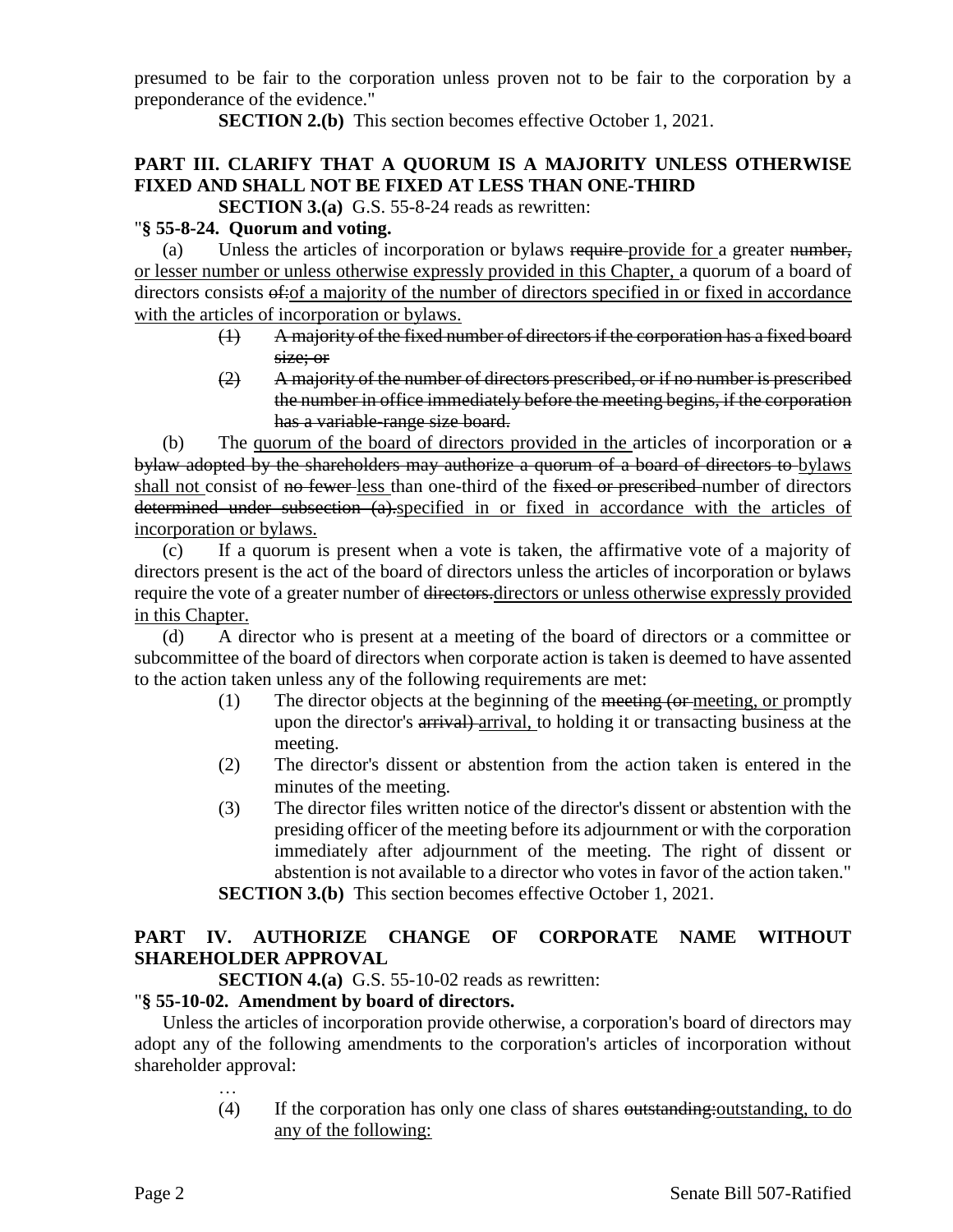- a. To change Change each issued and unissued authorized share of the class into a greater number of whole shares of the class; orclass.
- b. To increase Increase the number of authorized shares of the class to the extent necessary to permit the issuance of shares as a share dividend.
- (5) To change the corporate name by substituting the word "corporation", "incorporated", "company", "limited", or the abbreviation "corp.", "inc.", "co.", or "ltd.", for a similar word or abbreviation in the name, or by adding, deleting, or changing a geographical attribution for the name. …."

**SECTION 4.(b)** This section becomes effective October 1, 2021.

## **PART V. CLARIFY JURISDICTION OF THE COURT IN AN APPRAISAL PROCEEDING COMMENCED UNDER G.S. 55-13-30**

**SECTION 5.(a)** G.S. 55-13-30 reads as rewritten:

#### "**§ 55-13-30. Court Action.**

(a) If a shareholder makes a demand for payment under G.S.  $55-13-28$  which that remains unsettled, the corporation shall commence a proceeding within 60 days after receiving the payment demand by filing a complaint with the Superior Court Division of the General Court of Justice to determine whether the shareholder complied with the requirements of this Article and is entitled to appraisal rights, and, if so, to determine the fair value of the shares and accrued interest. The shareholder has the burden of proving that the shareholder complied with the requirements of this Article regarding entitlement to appraisal rights. If the superior court determines that a shareholder has not complied with the requirements of this Article, the shareholder is not entitled to appraisal rights, and the court shall dismiss the proceeding as to the shareholder. If the corporation does not commence the proceeding within the 60-day period, the corporation shall pay in cash to each shareholder the amount the shareholder demanded pursuant to G.S. 55-13-28, plus interest.

(a1) Repealed by Session Laws 1997-202, s. 4.

(b) The corporation shall commence the proceeding in the appropriate court of the county where the corporation's principal office (or, office, or, if none, its registered office) office in this State is located. If the corporation is a foreign corporation without a registered office in this State, it shall commence the proceeding in the county in this State where the principal office or registered office of the domestic corporation merged with the foreign corporation was located at the time of the transaction.

(c) The corporation shall make all shareholders (whether shareholders, whether or not residents of this State) State, whose demands remain unsettled parties to the proceeding as in an action against their shares and all parties must shall be served with a copy of the complaint. Nonresidents may be served by registered or certified mail or by publication as provided by law.

(d) The jurisdiction of the superior court in which the proceeding is commenced under subsection (b) of this section is plenary and exclusive. The court may appoint one or more persons as appraisers to receive evidence and recommend a decision on the question of fair value. The appraisers shall have the powers described in the order appointing them, or in any amendment to it. The shareholders demanding appraisal rights are entitled to the same discovery rights as parties in other civil proceedings. There shall be is no right to a trial by jury.

(e) Each shareholder made a party to the proceeding that is determined by the superior court to have complied with the requirements of this Article and is entitled to appraisal rights is entitled to judgment either (i) for the amount, if any, by which the court finds the fair value of the shareholder's shares, plus interest, exceeds the amount paid by the corporation to the shareholder for the shareholder's shares or (ii) for the fair value, plus interest, of the shareholder's shares for which the corporation elected to withhold payment under G.S. 55-13-27."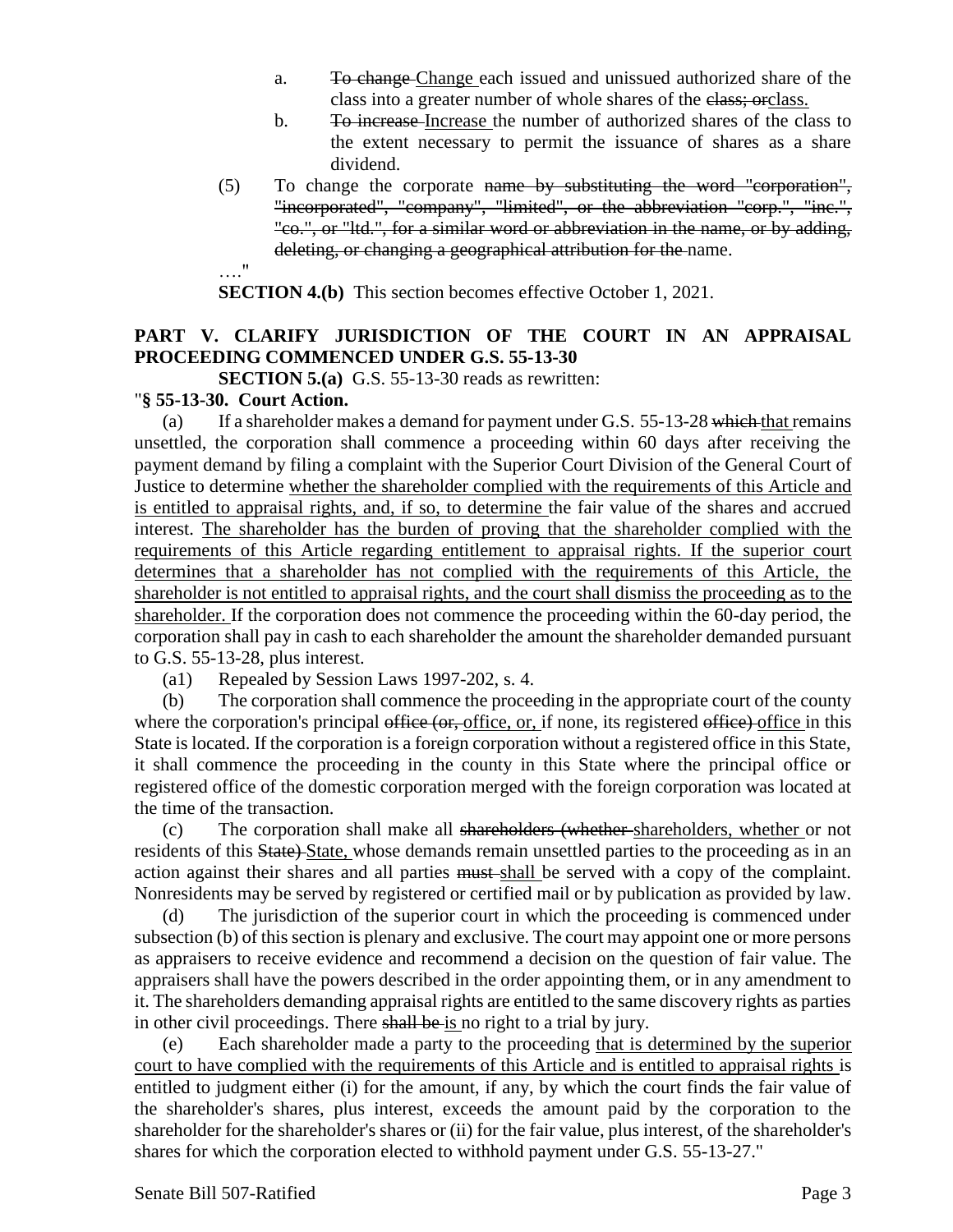**SECTION 5.(b)** This section is effective when it becomes law and applies to proceedings commenced on or after that date.

## **PART VI. MODERNIZE CORPORATE RECORDS REQUIREMENTS AND CLARIFY INSPECTION RIGHTS**

**SECTION 6.(a)** G.S. 55-16-01 reads as rewritten:

#### "**§ 55-16-01. Corporate records.**

(a) A corporation shall keep as permanent records minutes of all meetings of its incorporators, shareholders and board of directors, a record of all actions taken by the shareholders or board of directors without a meeting, and a record of all actions taken by a committee of the board of directors in place of the board of directors on behalf of the corporation.maintain the following records:

- (1) Its articles of incorporation as currently in effect.
- (2) Its bylaws as currently in effect.
- (3) All written communications within the past three years to shareholders generally.
- (4) Minutes of all meetings of, and records of all actions taken without a meeting by, its shareholders, its board of directors, and board committees established under section G.S. 55-8-25.
- (5) A list of the names and business addresses of its current directors and officers.
- (6) Its most recent annual report delivered as required by G.S. 55-16-22.

(b) A corporation shall maintain appropriate accounting records.all annual financial statements prepared for the corporation for its last three fiscal years, or each year of its existence if shorter than three years, and any audit or other reports with respect to the financial statements.

(c) A corporation or its agent shall maintain a record of its shareholders, in a form that permits preparation of a list of the names and addresses of all current shareholders, in alphabetical order by class of shares showing the number and class of shares held by each each shareholder.

(d) A corporation shall maintain its records in written form or in another form capable of conversion into written form within a reasonable time.accounting records in a form that permits preparation of its financial statements.

- (e) A corporation shall keep a copy of the following records at its principal office:
	- (1) Its articles or restated articles of incorporation and all amendments to them currently in effect;
	- (2) Its bylaws or restated bylaws and all amendments to them currently in effect;
	- (3) Resolutions adopted by its board of directors creating one or more classes or series of shares, and fixing their relative rights, preferences, and limitations, if shares issued pursuant to those resolutions are outstanding;
	- (4) The minutes of all shareholders' meetings, and records of all action taken by shareholders without a meeting, for the past three years;
	- (5) All written communications to shareholders generally within the past three years and the financial statements required to be made available to the shareholders for the past three years under G.S. 55-16-20;
	- (6) A list of the names and business addresses of its current directors and officers; and
	- (7) Its most recent annual report delivered as required by G.S. 55-16-22.

maintain the records specified in this section in a manner so that they may be made available for inspection within a reasonable time."

**SECTION 6.(b)** Article 16 of Chapter 55 of the General Statutes is amended by adding a new section to read:

#### "**§ 55-16-01A. Definitions.**

In this Article, the following definitions apply: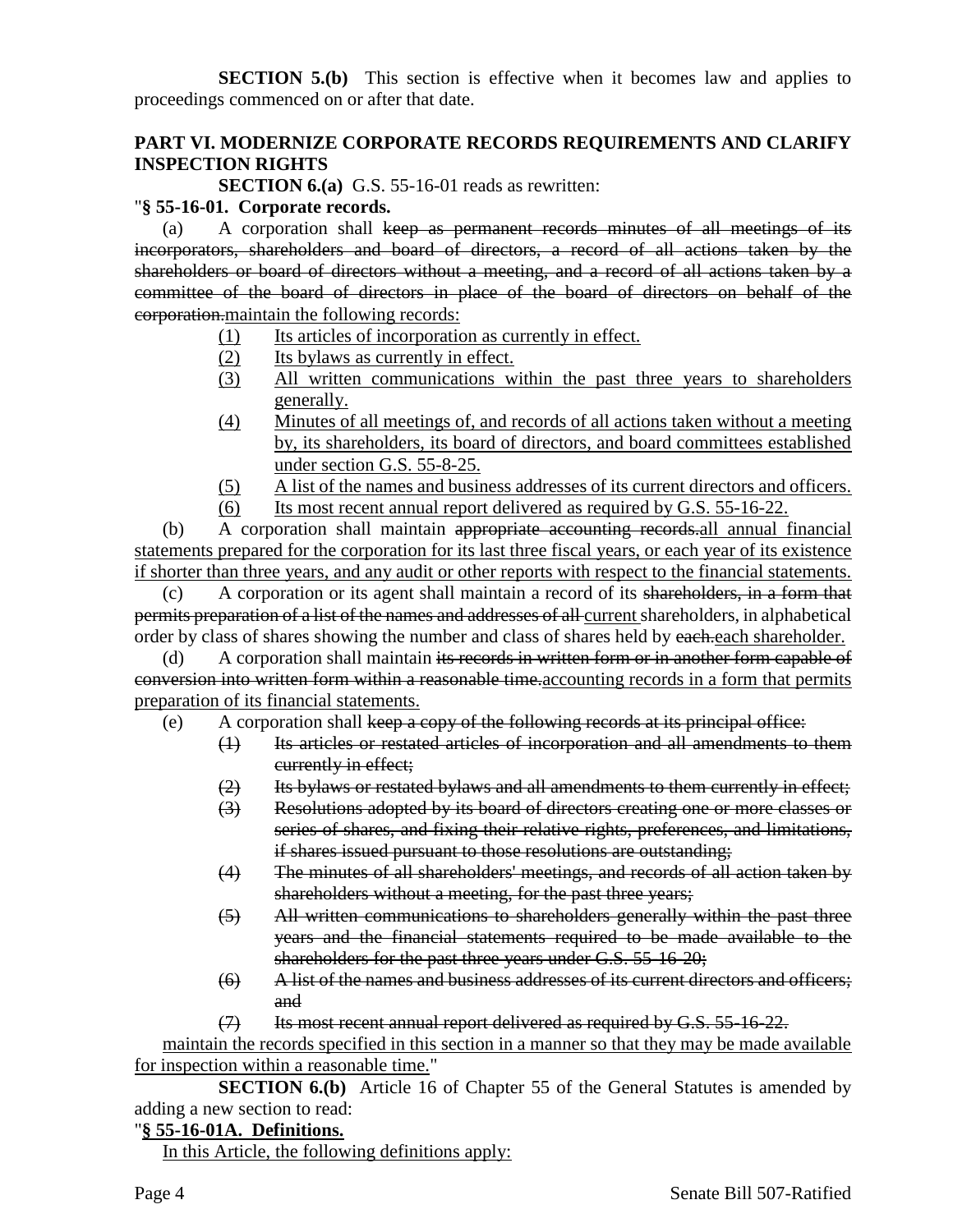- (1) Reserved.
- (2) Reserved.
- (3) Qualified shareholder. A person who has been a shareholder in the corporation for at least six months immediately preceding the shareholder's demand for inspection of records or who holds at least five percent (5%) of the corporation's outstanding shares of any class.
- (4) Shareholder. A record shareholder or a beneficial shareholder whose shares are held in a voting trust or by a nominee on the beneficial shareholder's behalf and whose beneficial ownership is certified to the corporation by that voting trust or nominee."

#### **SECTION 6.(c)** G.S. 55-16-02 reads as rewritten:

## "**§ 55-16-02. Inspection of records by shareholders.**

(a) A qualified shareholder of a corporation is entitled to inspect and copy, during regular business hours at the corporation's principal office, any of the records of the corporation described in G.S. 55-16-01(e) if he G.S. 55-16-01(a), excluding minutes of meetings of, and records of actions taken without a meeting by, the corporation's board of directors and board committees established under G.S. 55-8-25, if the qualified shareholder gives the corporation written notice of his the qualified shareholder's demand at least five business days before the date on which he the qualified shareholder wishes to inspect and copy.

(b) A qualified shareholder of a corporation is entitled to inspect and copy, during regular business hours at a reasonable location specified by the corporation, any of the following records of the corporation if the qualified shareholder meets the requirements of subsection (c) of this section and gives the corporation written notice of his the qualified shareholder's demand at least five business days before the date on which he the qualified shareholder wishes to inspect and copy:

- (1) Records of any final action taken with or without a meeting by the board of directors, or by a committee of the board of directors while acting in place of the board of directors on behalf of the corporation, minutes of any meeting of the shareholders and records of action taken by the shareholders without a meeting, to the extent not subject to inspection under G.S. 55-16-02  $(a)$ ;corporation maintained in accordance with G.S. 55-16-01(a).
- (2) Accounting records of the corporation; andcorporation.
- (3) The record of shareholders;shareholders maintained in accordance with G.S. 55-16-01(c).
- (4) The financial statements of the corporation maintained in accordance with G.S. 55-16-01(b).

provided that a A shareholder of a public corporation shall is not be entitled to inspect or copy any accounting records of the corporation or any records of the corporation with respect to any matter which the corporation determines in good faith may, if disclosed, adversely affect the corporation in the conduct of its business or may constitute material nonpublic information at the time the shareholder's notice of demand to inspect and copy is received by the corporation.

(c) A qualified shareholder may inspect and copy the records described in subsection (b) only  $\frac{d}{dx}$  all of the following apply:

- (1) His The qualified shareholder's demand is made in good faith and for a proper purpose;purpose.
- (2) He The qualified shareholder describes with reasonable particularity his the qualified shareholder's purpose and the records he the qualified shareholder desires to inspect; and inspect.
- (3) The records are directly connected with his the qualified shareholder's purpose.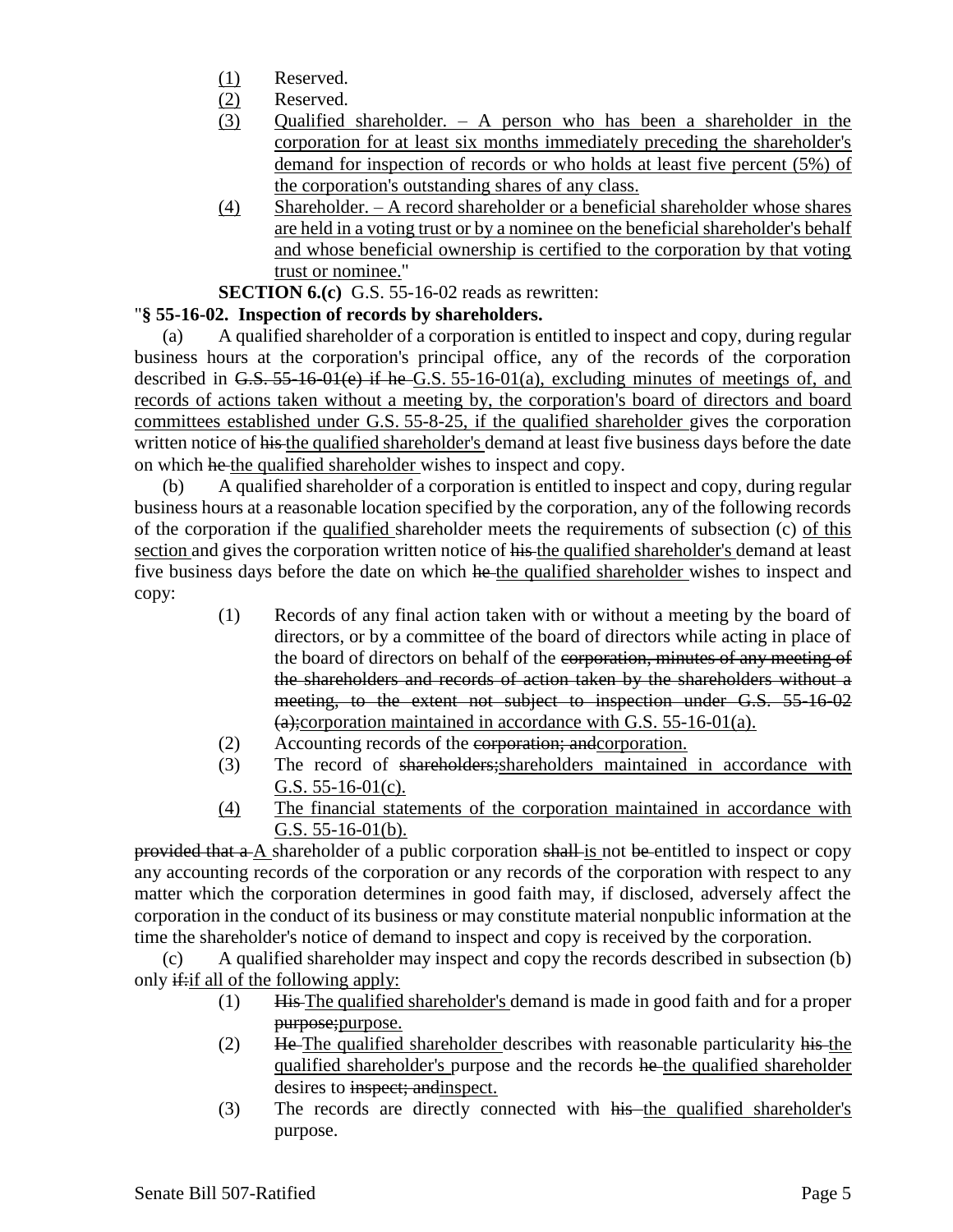(c1) The corporation may impose reasonable restrictions on the confidentiality, use, or distribution of records described in subsection (b) of this section.

(d) The right of inspection granted by this section may shall not be abolished or limited by a corporation's articles of incorporation or bylaws.

- (e) This section does not affect:affect any of the following:
	- (1) The right of a shareholder to inspect records under G.S. 55-7-20 or, if the shareholder is in litigation with the corporation, to inspect the records to the same extent as any other litigant; litigant.
	- (2) The power of a court, independently of this Chapter, to compel the production of corporate records for examination.examination and to impose reasonable restrictions as provided in G.S. 55-16-04(c), so long as, in the case of production of records described in subsection (b) of this section at the request of a qualified shareholder, the qualified shareholder has met the requirements of subsection (c) of this section.

(f) For purposes of this section, "shareholder" includes a beneficial owner whose shares are held in a voting trust or by a nominee on his behalf and whose beneficial ownership is certified to the corporation by that voting trust or nominee.

(g) For purposes of this section a "qualified shareholder" of a corporation is a person who shall have been a shareholder in the corporation for at least six months immediately preceding his demand or who shall be the holder of at least five percent (5%) of the corporation's outstanding shares of any class.

(h) A qualified shareholder of a corporation that has the power to elect, appoint, or designate a majority of the directors of another domestic or foreign corporation or of a domestic or foreign nonprofit corporation, shall have has the inspection rights provided in this section with respect to the records of that other corporation.

(i) Notwithstanding the provisions of this section or any other provisions of this Chapter or interpretations thereof to the contrary, a shareholder of a public corporation shall have has no common law rights to inspect or copy any accounting records of the corporation or any other records of the corporation that may not be inspected or copied by a shareholder of a public corporation as provided in G.S. 55-16-02(b). subsection (b) of this section."

**SECTION 6.(d)** G.S. 55-16-03 reads as rewritten:

## "**§ 55-16-03. Scope of inspection right.**

(a) A shareholder's qualified shareholder may appoint an agent or attorney has the same to exercise the qualified shareholder's inspection and copying rights as the shareholder represented.under G.S. 55-16-02.

(b) The right corporation may, if reasonable, satisfy the right of a qualified shareholder to copy records under G.S. 55-16-02 includes, if reasonable, the right to receive by furnishing to the qualified shareholder copies by xerographic photocopy or other means, means chosen by the corporation, including copies through an electronic transmission if available and so requested by the shareholder.transmission.

(c) The corporation may impose a reasonable charge, covering the costs of labor and material, for producing for inspection or copying any records provided to the shareholder. The charge may not exceed the estimated cost of production, reproduction, or transmission of the records.charge to cover the costs of providing copies of documents to the qualified shareholder, which may be based on an estimate of the costs.

(d) The corporation may comply with a qualified shareholder's demand to inspect the record of shareholders under G.S. 55-16-02(b)(3) by providing the shareholder with a list of its shareholders that was compiled no earlier than the date of the qualified shareholder's demand."

**SECTION 6.(e)** G.S. 55-16-04 reads as rewritten: "**§ 55-16-04. Court-ordered inspection.**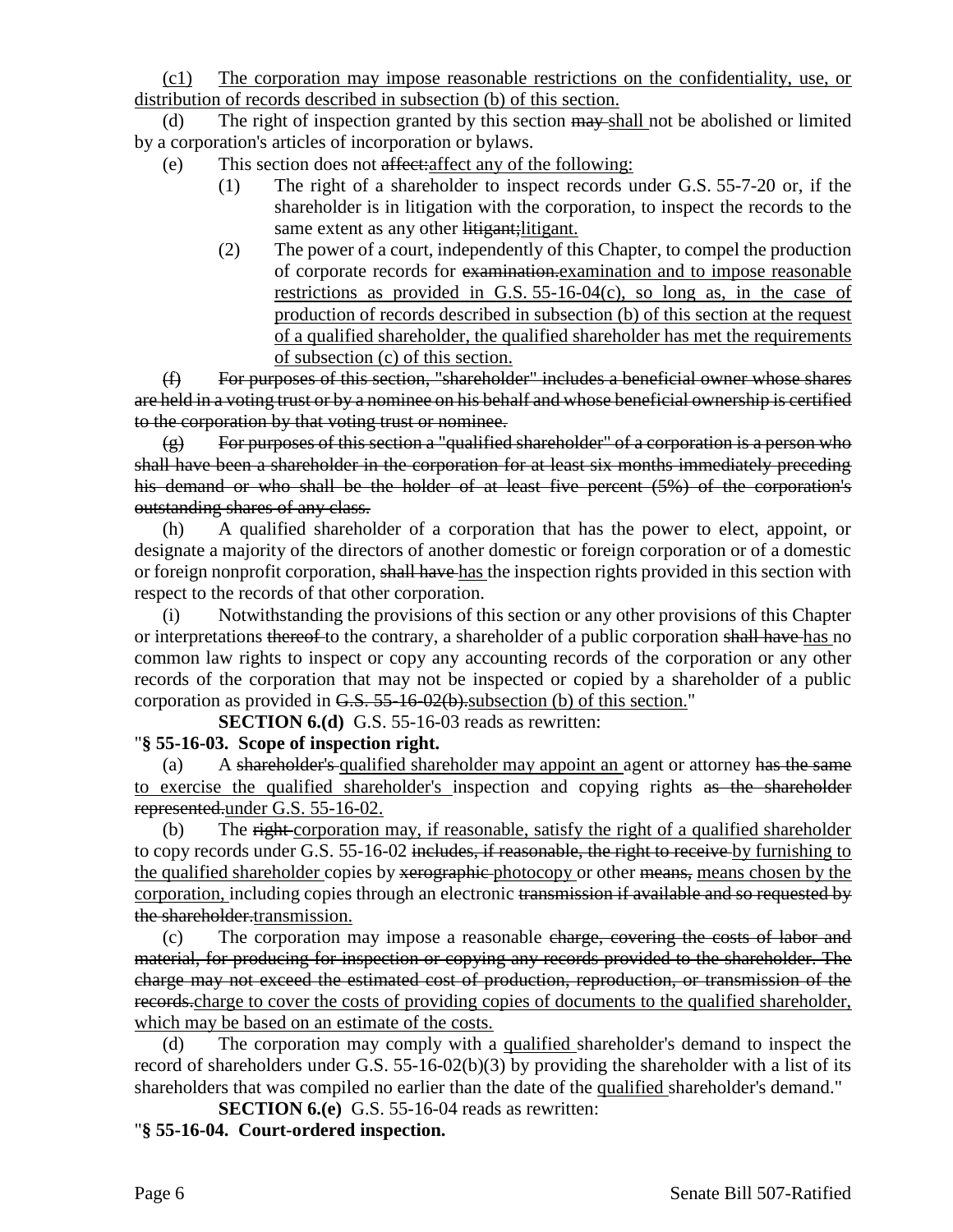(a) If a corporation does not allow a qualified shareholder who complies with G.S. 55-16-02(a) to inspect and copy any records required by that subsection to be available for inspection, the superior court of the county where the corporation's principal office (or, office, or if none in this State, its registered office) office, is located may, upon application of the qualified shareholder, summarily order inspection and copying of the records demanded at the corporation's expense.

(b) If a corporation does not within a reasonable time allow a qualified shareholder who complies with G.S. 55-16-02(b) to inspect and copy any other record, the records required by that subsection, the qualified shareholder who complies with G.S. 55-16-02(b) and (c) may apply to the superior court in the county where the corporation's principal office (or, office, or if none in this State, its registered office) office, is located for an order to permit inspection and copying of the records demanded. The court shall dispose of an application under this subsection on an expedited basis.

(c) If the court orders inspection and copying of the records demanded, it may impose reasonable restrictions on their confidentiality, use, or distribution by the demanding qualified shareholder, and it shall also order the corporation to pay the qualified shareholder's costs (including costs, including reasonable attorneys' fees) fees, incurred to obtain the order unless the corporation proves establishes that it refused inspection in good faith because it due to any of the following:

- (1) The corporation had a reasonable basis for doubt about the right of the shareholder to inspect the records demanded.
- (2) The corporation required reasonable restrictions on the confidentiality, use, or distribution of the records demanded to which the demanding qualified shareholder had been unwilling to agree.

(d) If the court orders inspection and copying of the records demanded, it may impose reasonable restrictions on the use or distribution of the records by the demanding shareholder."

**SECTION 6.(f)** G.S. 55-16-20 reads as rewritten:

"**§ 55-16-20. Financial statements for shareholders.**

(a) A corporation shall make available to its shareholders annual financial statements, which may be consolidated or combined statements of the corporation and one or more of its subsidiaries, as appropriate, that include a balance sheet as of the end of the fiscal year, an income statement for that year, and a statement of cash flows for the year unless that information appears elsewhere in the financial statements. If financial statements are prepared for the corporation on the basis of generally accepted accounting principles, the annual financial statements must also be prepared on that basis.Upon the written request of a shareholder, a corporation shall deliver, or make available to the requesting shareholder by posting on its website or by other generally recognized means, annual financial statements for the most recent fiscal year of the corporation for which annual financial statements have been prepared for the corporation. If financial statements have been prepared for the corporation on the basis of generally accepted accounting principles for the specified period, the corporation shall deliver or make available those financial statements to the requesting shareholder. If the annual financial statements to be delivered or made available to the requesting shareholder are audited or otherwise reported upon by a public accountant, the report shall also be delivered or made available to the requesting shareholder.

(b) If the annual financial statements are reported upon by a public accountant, his report must accompany them. If not, the statements must be accompanied by a statement of the president or the person responsible for the corporation's accounting records:

- (1) Stating his reasonable belief whether the statements were prepared on the basis of generally accepted accounting principles and, if not, describing the basis of preparation; and
- (2) Describing any respects in which the statements were not prepared on a basis of accounting consistent with the statements prepared for the preceding year.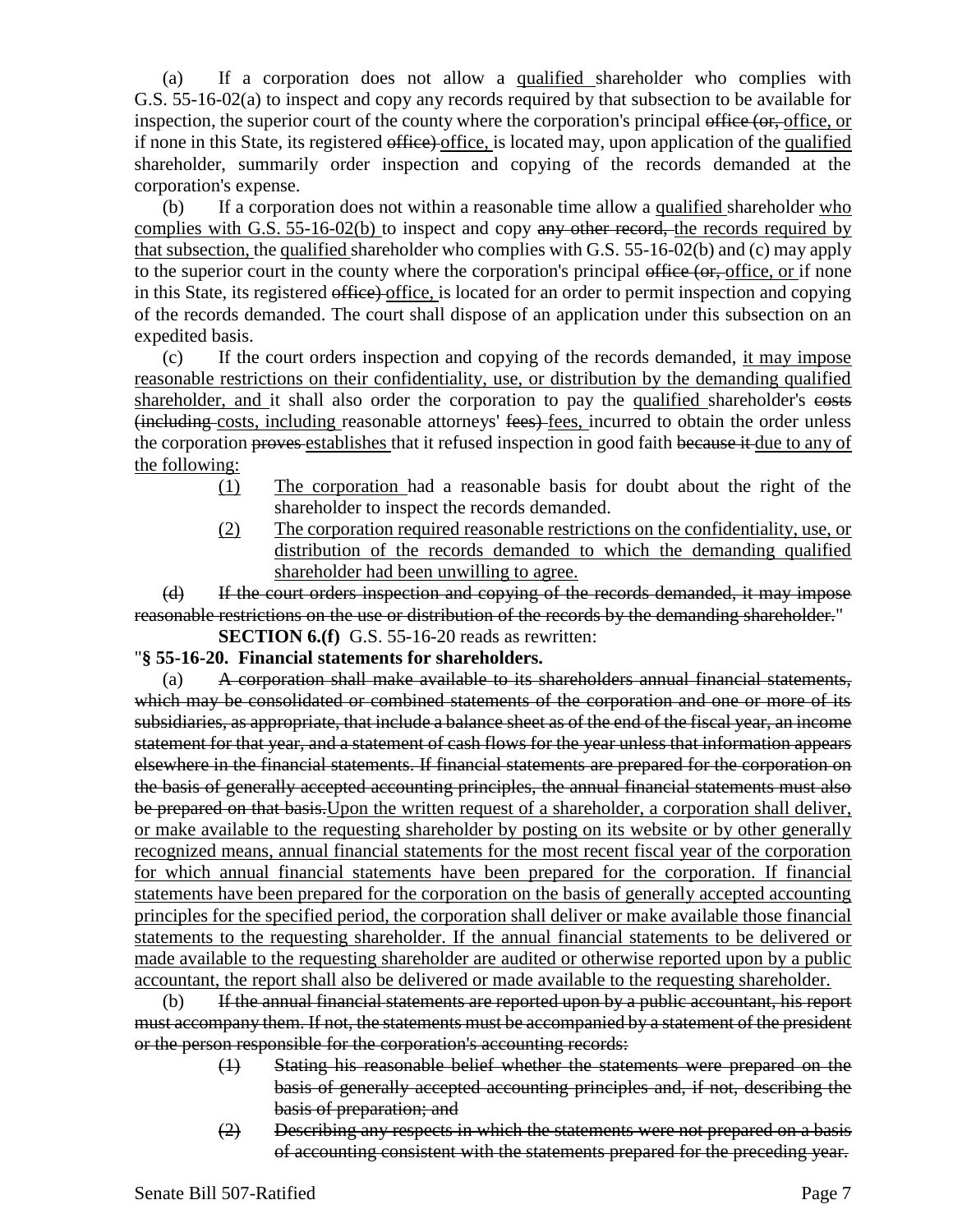A corporation shall deliver, or make available and provide written notice of availability of, the financial statements required under subsection (a) of this section to the requesting shareholder within five business days of delivery of the written request to the corporation.

(c) A corporation shall mail the annual financial statements, or a written notice of their availability, to each shareholder within 120 days after the close of each fiscal year; provided that the failure of the corporation to comply with this requirement shall not constitute the basis for any claim of damages by any shareholder unless such failure was in bad faith. Thereafter, on written request from a shareholder who was not mailed the statements, the corporation shall mail him the latest financial statements. A corporation may fulfill its responsibilities under this section by delivering the specified financial statements, or otherwise making them available, in any manner permitted by the applicable regulations of the United States Securities and Exchange Commission.

(d) Notwithstanding the provisions of subsections (a) and (b) of this section, the following apply:

- (1) As a condition to delivering or making available financial statements to a requesting shareholder, the corporation may require the requesting shareholder to agree to reasonable restrictions on the confidentiality, use, and distribution of the financial statements.
- (2) The corporation may, if it reasonably determines that the shareholder's request is not made in good faith or for a proper purpose, decline to deliver or make available the financial statements to that shareholder.

(e) If a corporation does not respond to a shareholder's request for annual financial statements pursuant to this section in accordance with subsection (b) of this section within five business days of delivery of the request to the corporation, the following apply:

- (1) The requesting shareholder may apply to the superior court of the county where the corporation's principal office, or if none in this State, its registered office, is located for an order requiring delivery of or access to the requested financial statements. The court shall dispose of an application under this subsection on an expedited basis.
- (2) If the court orders delivery or access to the requested financial statements, it may impose reasonable restrictions on their confidentiality, use, or distribution.
- (3) In a proceeding under this subsection, if the corporation has declined to deliver or make available the financial statements because the shareholder had been unwilling to agree to restrictions proposed by the corporation on the confidentiality, use, and distribution of the financial statements, the corporation has the burden of demonstrating that the restrictions proposed by the corporation were reasonable.
- (4) In a proceeding under this subsection, if the corporation has declined to deliver or make available the financial statements pursuant to subdivision  $(d)(2)$  of this section, the corporation has the burden of demonstrating that it had reasonably determined that the shareholder's request was not made in good faith or for a proper purpose.
- (5) If the court orders delivery or access to the requested financial statements, it shall order the corporation to pay the shareholder's costs, including reasonable attorneys' fees, incurred to obtain the court order, unless the corporation establishes that it had refused delivery or access to the requested financial statements because the shareholder had refused to agree to reasonable restrictions on the confidentiality, use, or distribution of the financial statements or that the corporation had reasonably determined that the shareholder's request was not made in good faith or for a proper purpose."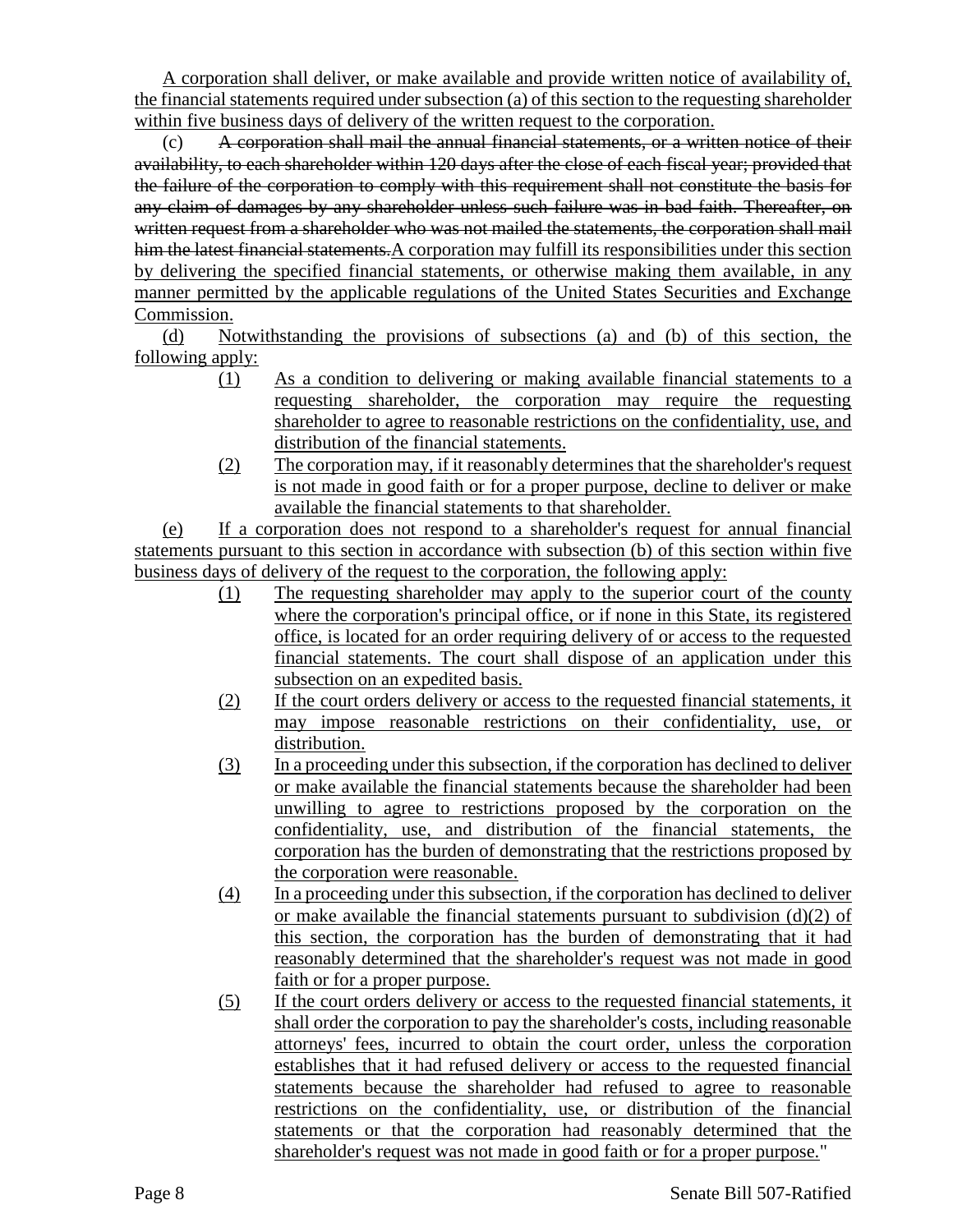# **SECTION 6.(g)** G.S. 55-13-20 reads as rewritten:

#### "**§ 55-13-20. Notice of appraisal rights.** …

(c) If any corporate action specified in G.S.  $55-13-02(a)$  is to be approved by written consent of the shareholders pursuant to G.S. 55-7-04, then the following must shall occur:

- (1) Written notice that appraisal rights are, are not, or may be available must shall be given to each record shareholder from whom a consent is solicited at the time consent of each shareholder is first solicited and, if the corporation has concluded that appraisal rights are or may be available, must shall be accompanied by a copy of this Article.
- (2) Written notice that appraisal rights are, are not, or may be available must shall be delivered together with the notice to the applicable shareholders required by subsections (d) and (e) of G.S. 55-7-04, may include the materials described in G.S. 55-13-22, and, if the corporation has concluded that appraisal rights are or may be available, must shall be accompanied by a copy of this Article.

(d) If any corporate action described in G.S. 55-13-02(a) is proposed, or a merger pursuant to G.S. 55-11-04 or G.S. 55-11-12 is effected, then the notice or offer referred to in subsection (a) or (c) of this section, if the corporation concludes that appraisal rights are or may be available, and the notice referred to in subsection (b) of this section, shall be accompanied by both of the following:

- (1) The annual Annual financial statements specified in as described in G.S. 55-16-20(a) of the corporation that issued the shares to be appraised. The date of the financial statements shall not be more than 16 months before the date of the notice and shall comply with G.S. 55-16-20(b), notice. If annual financial statements that meet the requirements of this subdivision are not reasonably available, then the corporation shall provide reasonably equivalent financial information.information and in any case shall provide a balance sheet as of the end of a fiscal year ending not more than 16 months before the date of the notice, an income statement for that year, and a cash flow statement for that year.
- (2) The latest available quarterly interim financial statements of the corporation, if any.

The right to receive the information described in this subsection may be waived in writing by a shareholder before or after the corporate action.

(e) The right to receive the information described in subsection (d) of this section may be waived in writing by a shareholder before or after the corporate action."

**SECTION 6.(h)** G.S. 55-13-25 reads as rewritten:

## "**§ 55-13-25. Payment.**

…

(b) The payment to each shareholder pursuant to subsection (a) of this section  $\frac{m}{m}$  shall be accompanied by the following:

- (1) The following financial information:
	- a. The annual Annual financial statements specified as described in G.S. 55-16-20(a) of the corporation that issued the shares to be appraised. The date of the financial statements shall not be more than 16 months before the date of payment and shall comply with G.S. 55-16-20(b). payment. If annual financial statements that meet the requirements of this sub-subdivision are not reasonably available, the corporation shall provide reasonably equivalent financial information.information and in any case shall provide a balance sheet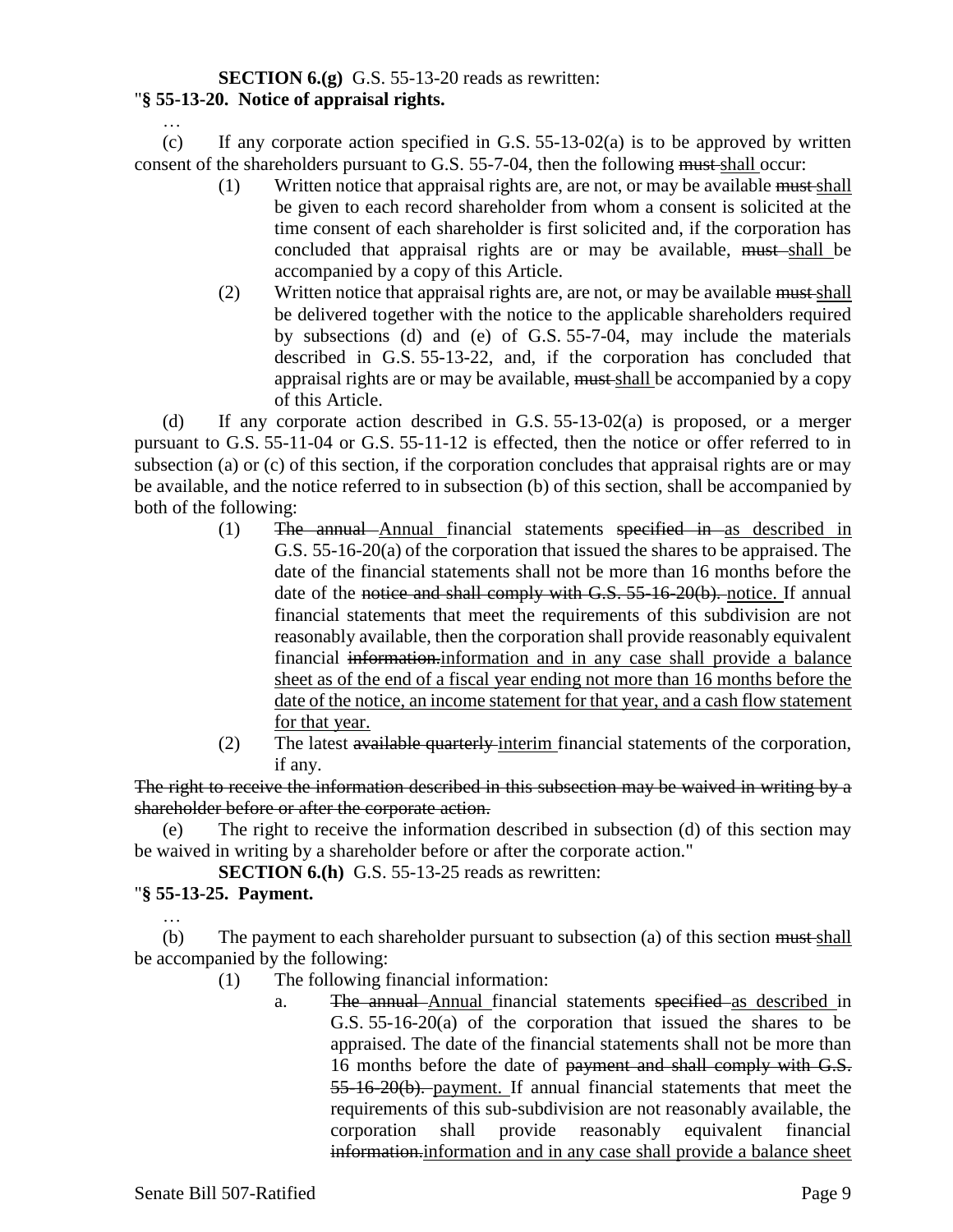as of the end of a fiscal year ending not more than 16 months before the date of payment, an income statement for that year, and a cash flow statement for that year.

- b. The latest available quarterly interim financial statements, if any.
- (2) A statement of the corporation's estimate of the fair value of the shares. The estimate must shall equal or exceed the corporation's estimate given pursuant to G.S. 55-13-22(b)(2)c.
- (3) A statement that the shareholders described in subsection (a) of this section have the right to demand further payment under G.S. 55-13-28 and that if a shareholder does not do so within the time period specified therein, in G.S. 55-13-28, then the shareholder shall be deemed to have accepted such payment in full satisfaction of the corporation's obligations under this Article."
- **SECTION 6.(i)** G.S. 57D-3-04 reads as rewritten:

#### "**§ 57D-3-04. Information rights.**

(a) Subject to the other provisions of this section, each member may inspect and copy or otherwise obtain from the LLC any of the following:

> … (2) Either, as the LLC may elect, (i) a copy of any federal, state, or local income tax returns of the LLC, including any amendments and supplements made to those returns, filed with taxing authorities that pertain to any of the LLC's preceding four fiscal years or (ii) financial statements of the LLC of the type as described in subsections (a) and (b) of G.S. 55-16-20 that pertain to any of the LLC's preceding four fiscal years. …."

**SECTION 6.(j)** Subsections (c), (d), (e), and (f) of this section become effective October 1, 2021, and apply to demands for inspection and requests for financial statements received by a corporation on or after that date. The remainder of this section becomes effective October 1, 2021.

# **PART VII. INSTRUCTION TO THE REVISOR OF STATUTES AND EFFECTIVE DATE**

**SECTION 7.(a)** The Revisor of Statutes shall cause to be printed, as annotations to the published General Statutes, all relevant portions of the Official Comments to the Model Business Corporation Act and all explanatory comments of the drafters of this act as the Revisor may deem appropriate.